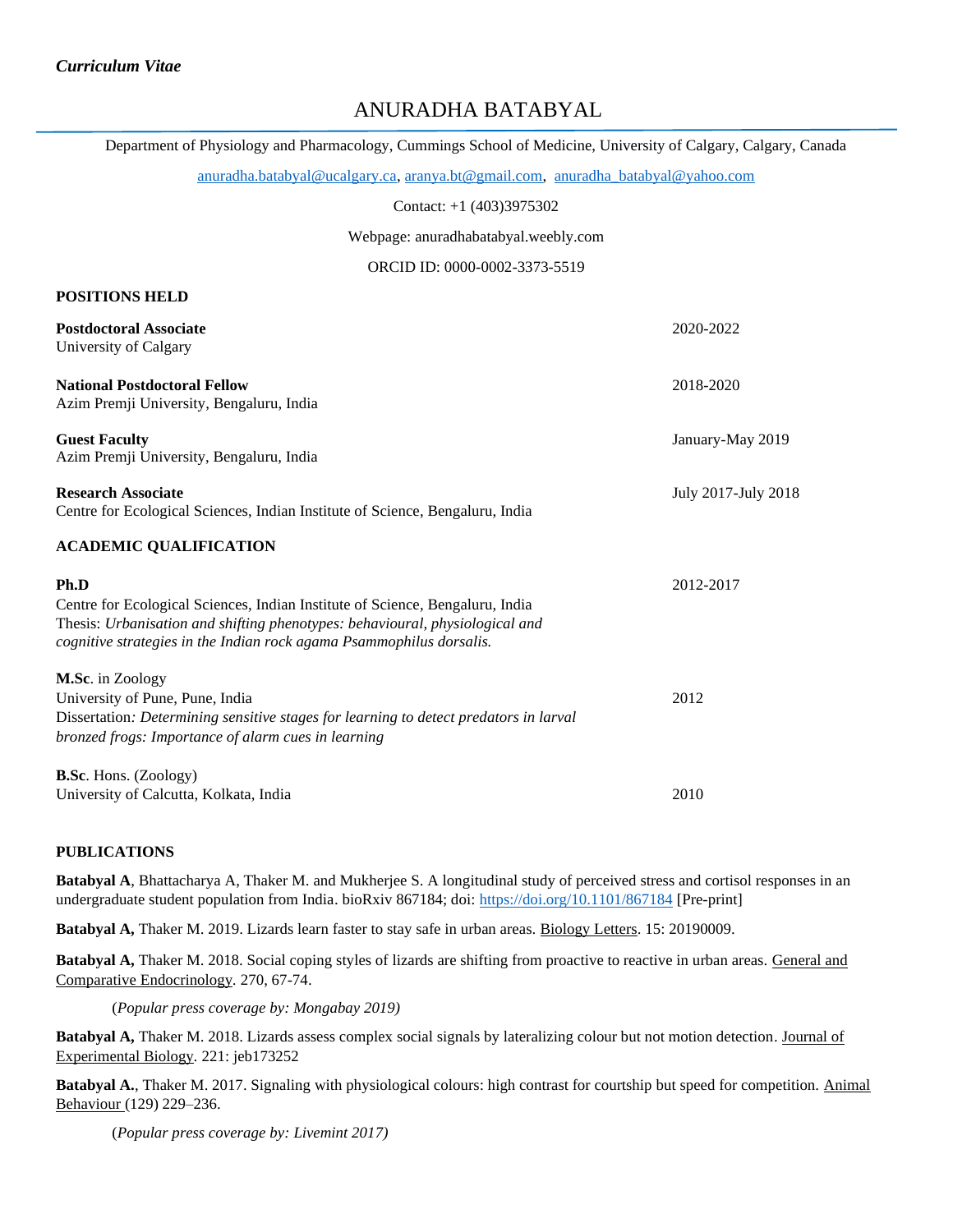## *Curriculum Vitae*

**Batabyal A.**, Balakrishna S., and Thaker M. 2017. A multivariate approach to understanding shifts in escape strategies of urban lizards. Behavioral Ecology Sociobiology 71(5), 83.

(*Popular press coverage by: The Hindu 2017)*

Balakrishna S., **Batabyal A.,** and Thaker M. 2016. Dining in the city: Dietary shifts in Indian Rock Agamas across an urban – rural landscape. Journal of Herpetology. 50(3), 423–428.

**Batabyal A.**, Gosavi SM., and Gramapurohit NP. 2014. Determining sensitive stages for learning to detect predators in larval bronzed frogs: Importance of alarm cues in learning. Journal of Biosciences (39), 701–710.

#### **BOOK CHAPTERS**

**Batabyal A,** Thaker M. 2018. "Compounding climate change with urbanisation: challenges and responses for species". *Biodiversity and climate change: an Indian perspective*, (eds.) Bhatt JR, Das AA, Shanker K. New Delhi, India: Ministry of Environment, Forest and Climate Change, Government of India.

#### **PUBLICATIONS IN PREPARATION**

**Batabyal A**, Bhattacharya A and Mukherjee S. Best Practices for measuring stress in young adults. (*review article*)

### **REVIEWER**

*Behavioural Ecology Sociobiology*

### **INVITED TALKS AND POSTERS**

2017 Urbanisation and Shifting phenotypes. *Contributed poster at European Society for Evolutionary Biology. Groningen Netherlands, Europe.*

2016 Sex, survival and colour. *Invited talk at School in Herpetology. Indian Institute of Science. India*

2016 Urbanisation degrades social signaling in the rock agama *Psammophilus dorsalis*. *Contributed talk at India-Behaviour, Ecology, Evolution (I-BEE), India.*

2015 Urbanisation is causing stress and degrading social interaction in lizards too! *Contributed talk at International Ethological Conference, Australia.*

2015 Urban lizards run faster and have bolder escape strategies. *Contributed poster at International Ethological Conference, Australia.*

2015 Urban lizards run faster and have bolder escape strategies. *Contributed poster at Students' Conference on Conservation Science, India.*

## **WORKSHOPS AND MINI COURSES ATTENDED**

2020 Developing Teaching Dossier at University of Calgary, Canada.

2020 Career Development at University of Calgary, Canada.

2020 Basics of Machine Learning, Coursera.

2019 Experiments in Neuroscience at Indian Institute of Science, India organized by Monsoon WEN.

2018 Google Earth engine workshop at National Centre for Biological Sciences, India.

2016 Short term workshop in molecular phylogenetic at Centre for Ecological Sciences, Indian Institute of Science, India.

2015 Field and Genome Science course (workshop) at Kyoto University, Japan.

#### **TEACHING EXPERIENCE**

Colours in Nature Open Course (Instructor for post graduate students), Azim Premji University, India (semester: January-May)2019.